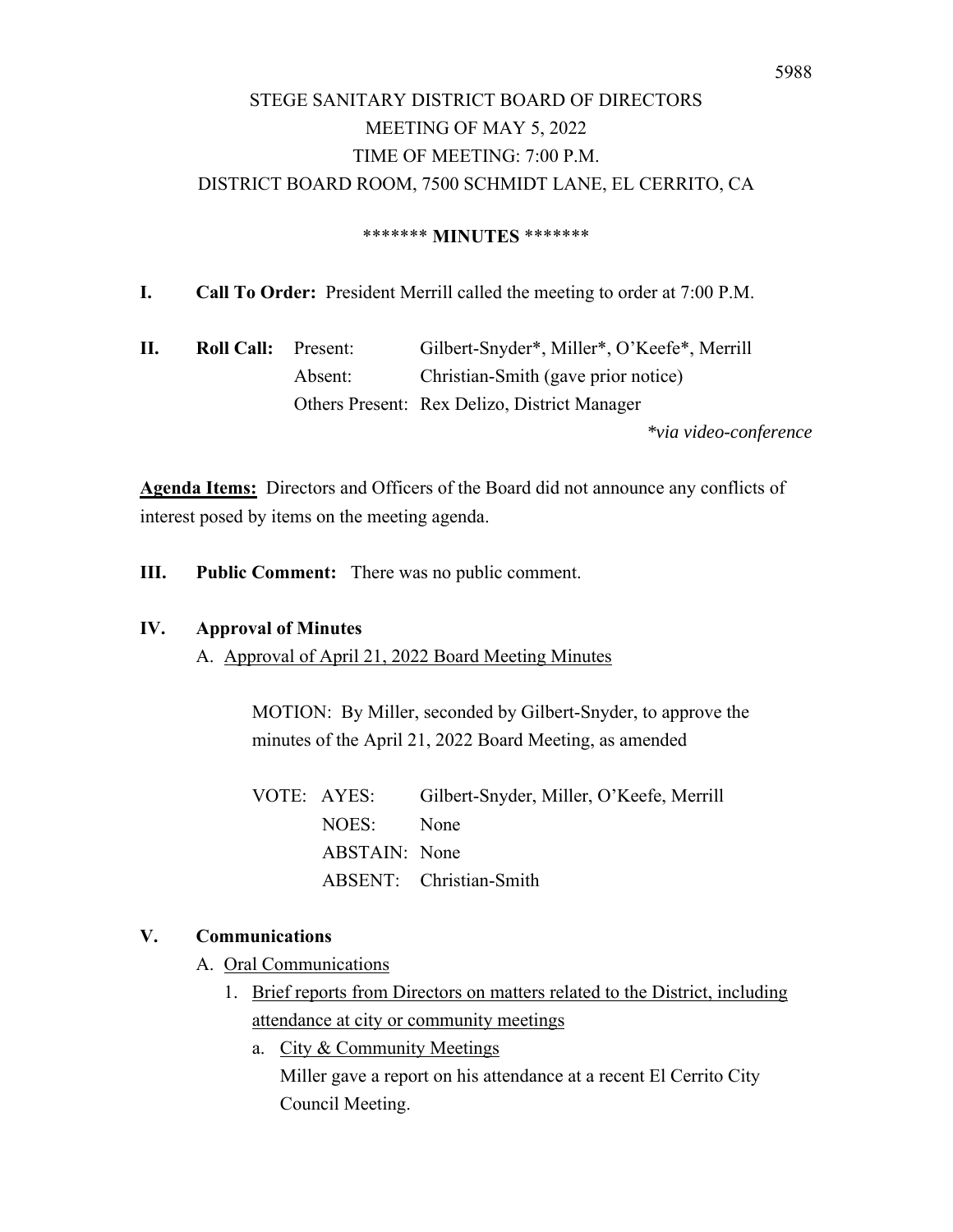# STEGE SANITARY DISTRICT BOARD OF DIRECTORS MEETING OF MAY 5, 2022 TIME OF MEETING: 7:00 P.M.

# DISTRICT BOARD ROOM, 7500 SCHMIDT LANE, EL CERRITO, CA

- B. Written Communications
	- 1. KIDS for the BAY Watershed Action Program 2021 2022 School Year Interim Report The Board received the interim report.

# **VI. Reports of Staff and Officers**

- A. Manager's Report
	- 1. Draft Budget FY 2022 2023

The Manager reported on the latest draft of the budget.

2. 4th of July Fair

The Manager reported on the updated plans for the upcoming fair.

## **VII. Business**

A. Appointment of Labor Negotiator – Board President

The Board appointed the Board President as labor negotiator for the purpose of negotiations with the District Manager.

MOTION: By O'Keefe, seconded by Miller, to appoint the Board President as labor negotiator for the purpose of negotiations with the District Manager

|                  | VOTE: AYES: Gilbert-Snyder, Miller, O'Keefe |
|------------------|---------------------------------------------|
| NOES: None       |                                             |
| ABSTAIN: Merrill |                                             |
|                  | ABSENT: Christian-Smith                     |

# B. Review of Comparable Agencies

The Board reviewed the list of agencies considered comparable to the District for salary and benefit comparison purposes. The Board asked staff to provide the salaries of comparable positions from the City of Berkeley and City of Albany when considering the District Manager salary.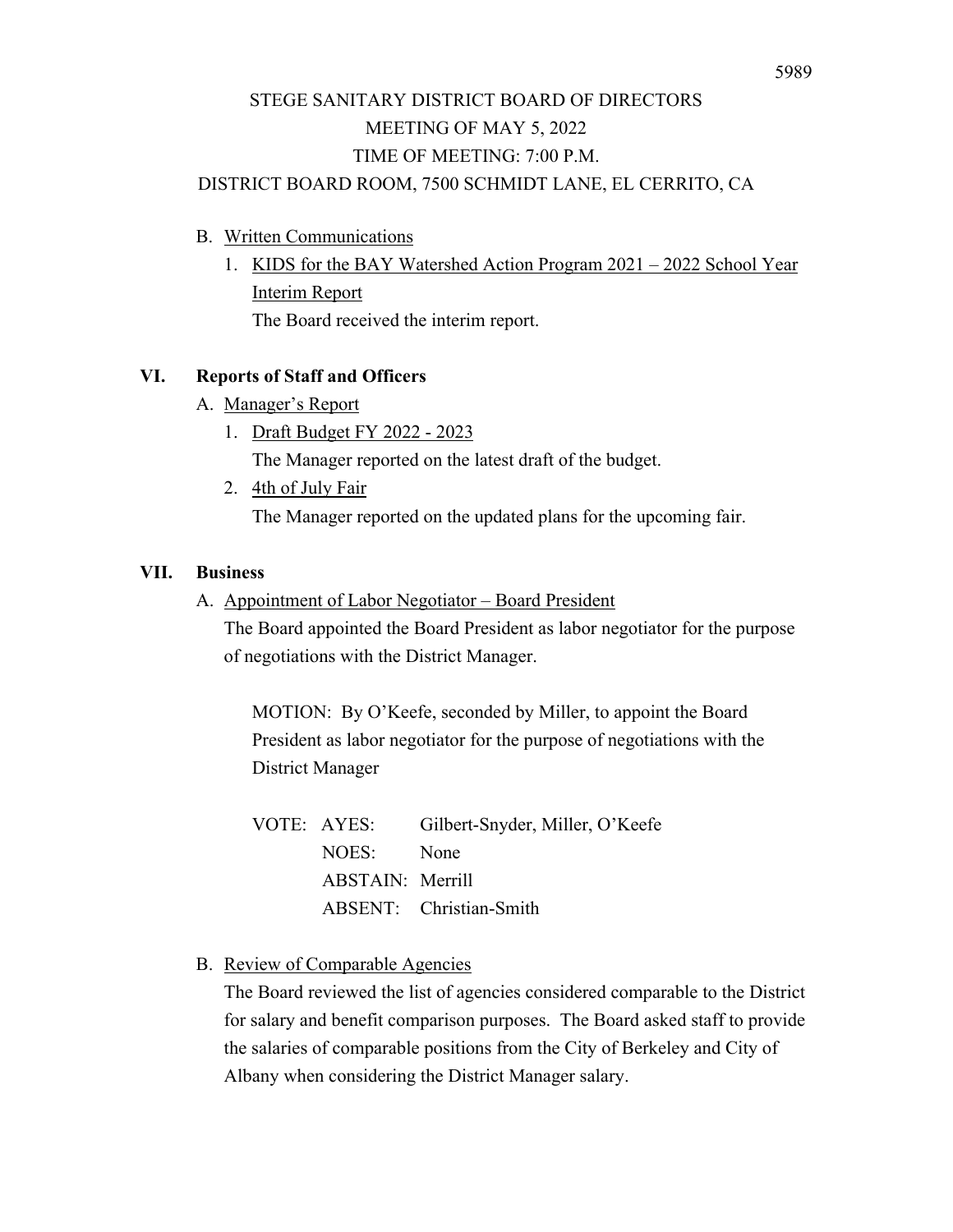# STEGE SANITARY DISTRICT BOARD OF DIRECTORS MEETING OF MAY 5, 2022 TIME OF MEETING: 7:00 P.M. DISTRICT BOARD ROOM, 7500 SCHMIDT LANE, EL CERRITO, CA

### **VIII. Approval of Checks**

A. Checks for May 5, 2022 - Fund No. 3418 & 3423

MOTION: Gilbert-Snyder, seconded by Miller, to approve the payment of the bills, Check Nos. 27589 through 27614 in the amount of \$46,618.60

VOTE: AYES: Gilbert-Snyder, Miller, O'Keefe, Merrill NOES: None ABSTAIN: None ABSENT: Christian-Smith

### **IX. Future Agenda Items**

### **May 19, 2022**

CLOSED SESSION – Manager Performance Evaluation CLOSED SESSION – Conference with Labor Negotiator Draft Budget July 4<sup>th</sup> Fair Discussion *+AB 361 – 30 Day Virtual Meeting Extension +RESOLUTION – Procurement Policy +ORDINANCE – Juneteenth Holiday* 

#### **June 2, 2022**

Draft Budget Review Directors Meeting Compensation District Working Capital and Reserve Policy July 4<sup>th</sup> Fair Discussion CASA Conference Diversity, Equity, and Inclusion

*Director Gilbert-Snyder gave notice that he will not attend the June 2nd meeting due to a scheduling conflict.*